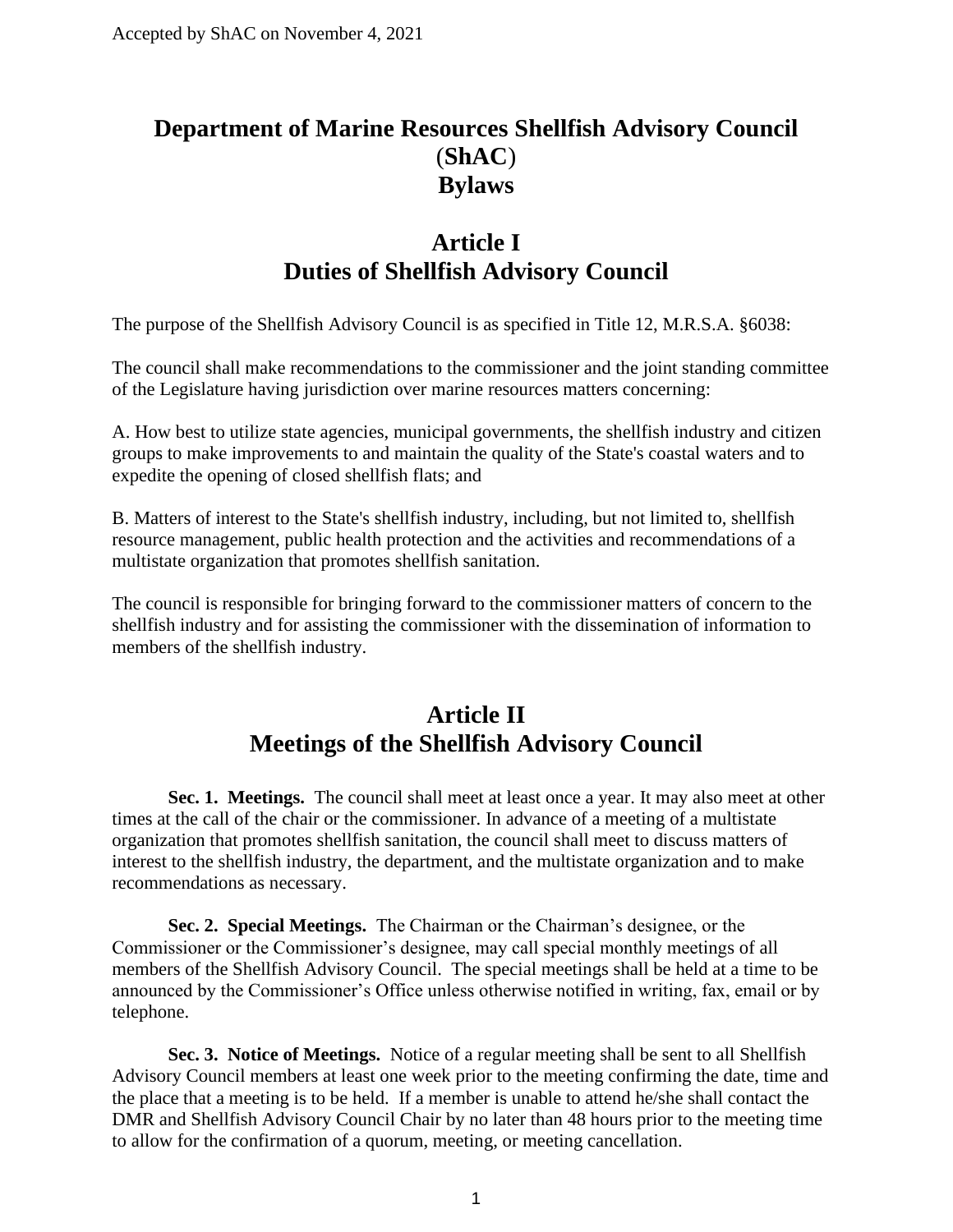**Sec. 4. Quorum.** A quorum shall be a majority (8 of 14) of the current members of the Shellfish Advisory Council. The members present at a duly called meeting at which a quorum is not present may discuss business at the meeting, but no vote may be taken except as specified in Sec. 5.

**Sec. 5. Shellfish Advisory Council actions / Voting.** An affirmative vote of a majority of the members present, at a meeting or polled, shall be required for any action. No action may be considered unless a quorum is present or, if there is no meeting, a quorum responds to a written poll.  $(\S6024(4))$ 

The right to vote, by show of hands, on any matter or matters at any meeting is restricted to the members of the Shellfish Advisory Council who must be present at the meeting (or on the phone or present by webcam), except as provided above.

Each member shall be entitled to one vote on each matter submitted to a vote at any meeting of the Shellfish Advisory Council.

**Sec. 6. Abstentions.** Although the chair may not compel a Shellfish Advisory Council member to vote, it is the expectation that all members will participate fully in the voting process unless they have a direct personal or pecuniary interest that is not common to others.

The Chair shall rule on any point of order that arises should a member's participation in a vote be called into question.

If a Shellfish Advisory Council member is late to a meeting or otherwise needs additional time to receive information in order to cast his or her vote, then the chair may adjust the agenda to allow the member to participate in the voting process during that day's meeting.

# **Article III Members of the Shellfish Advisory Council**

### **Sec. 1. Number of Shellfish Advisory Council Members.**

**1. Appointment; composition.** The Shellfish Advisory Council, referred to in this section as "the council" and established by [Title 5, section 12004-I, subsection 57-G,](http://legislature.maine.gov/statutes/5/title5sec12004-I.html) consists of 14 members who are appointed by the commissioner as follows:

A. Four members who are commercial shellfish license holders. In making the appointments under this paragraph, the commissioner shall consider up to 6 recommendations from associations representing the interests of persons who harvest shellfish commercially; B. Two members who are shellfish aquaculture lease holders. In making the appointments under this paragraph, the commissioner shall consider up to 3 recommendations from associations representing the interests of persons who raise shellfish under aquaculture leases;

C. One member who is a municipal official involved in pollution permitting or mitigation; D. Two members who are licensed wholesale seafood dealers who have been issued a shellfish sanitation certificate by the department pursuant to [section 6856, subsection 1.](http://legislature.maine.gov/statutes/12/title12sec6856.html) In making the appointments under this paragraph, the commissioner shall consider up to 3 recommendations from associations representing the interests of persons who buy and sell shellfish;

E. One public member with knowledge of and interest in coastal water quality;

F. Two members who are municipal shellfish officials, including, but not limited to, a municipal shellfish conservation warden or a member of a municipal shellfish management committee, as described in [section 6671, subsection 2;](http://legislature.maine.gov/statutes/12/title12sec6671.html)

G. One member who has been issued a shellfish depuration certificate under [section 6856,](http://legislature.maine.gov/statutes/12/title12sec6856.html)  [subsection 3](http://legislature.maine.gov/statutes/12/title12sec6856.html) or who is designated by the department as an authorized representative of the holder of the shellfish depuration certificate; and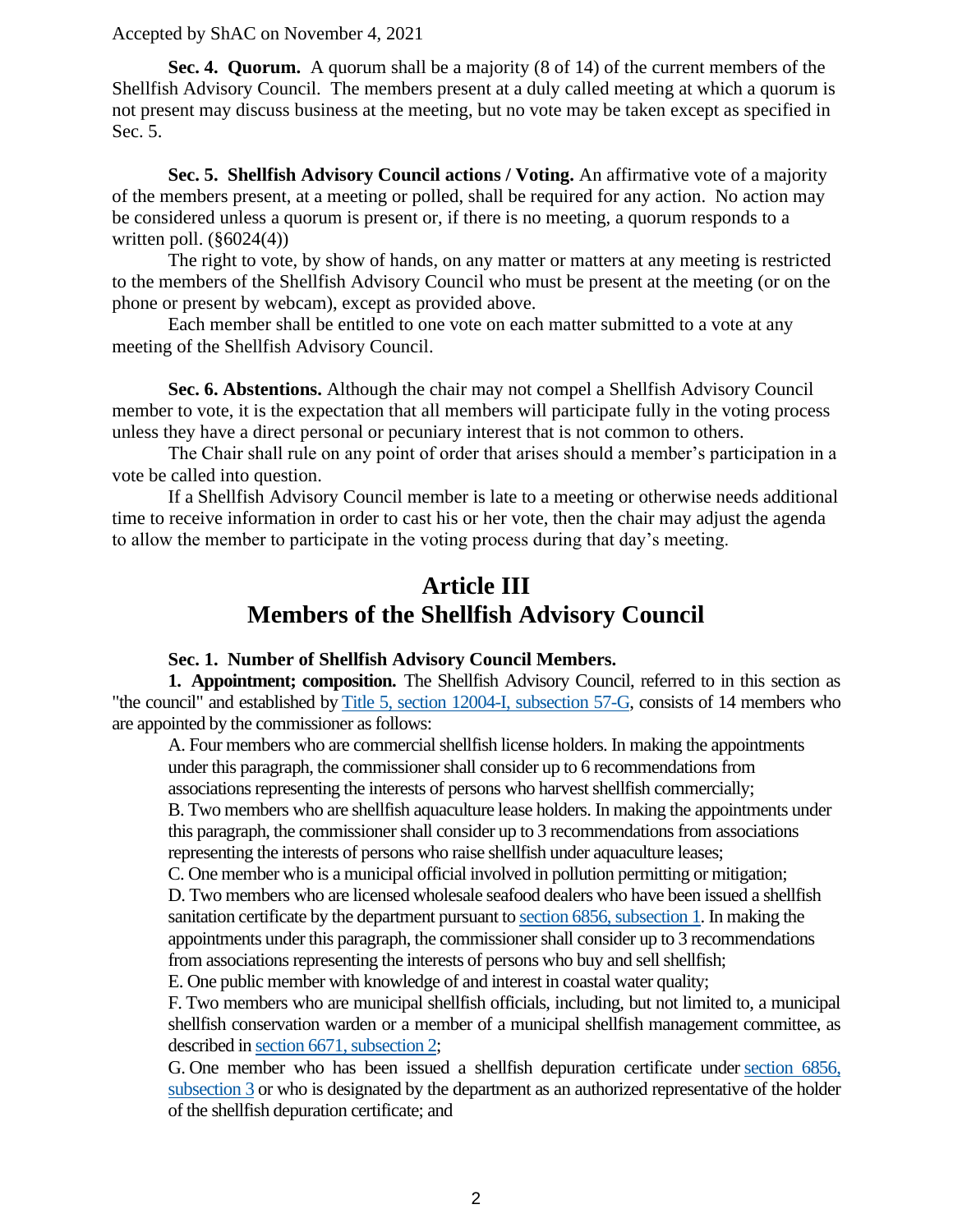H. One member who has a demonstrated knowledge of biological science and, at a minimum, a bachelor's degree. The commissioner shall make a reasonable effort to appoint a member who has at least 5 years of relevant experience.

The commissioner shall make appointments so that the composition of the council reflects a geographic distribution along the coast of the State.

**Sec. 2. Term of Shellfish Advisory Council Members.** The term of a member appointed to the council is three years, except that a vacancy during an unexpired term must be filled in the same manner as for the original member for the unexpired portion of the member's term. A member may not serve more than 2 consecutive terms and may serve until removed or replaced.

**Sec. 3. Compensation of Shellfish Advisory Council Members.** Council members are entitled to expenses according to Title 5, chapter 379, which are paid from the Shellfish Fund established in section 6651. §6038. Watercraft Fund (As enacted by PL 2007, c. 615, §5 is REALLOCATED TO TITLE 12, SECTION 6040)

#### **Sec. 4. Conduct of Shellfish Advisory Council Members.**

- A. Be guided by the highest standards of honor, personal integrity, and fortitude in all public activities in order to merit the respect of other officials, employees and the public. Strive to inspire public confidence and trust in Maine State Government and its related institutions.
- B. Serve the citizens of the State with respect, concern, courtesy, and responsiveness, recognizing that government service means service to the people of Maine; keep the Legislature and public informed on pertinent issues. Strive for professional excellence and encourage the professional development of associates and those seeking to enter the field of public administration in order to provide effective and responsible government to the citizens of Maine. The primary role is to provide the best possible and most costeffective service to the citizens of Maine.
- C. Approach organizational and operational duties with a positive attitude and constructively support open communication, cooperation, creativity, dedication and compassion.
- D. Avoid any interest or activity which is in conflict with the conduct of official duties. Serve in a manner as to avoid inappropriate personal gain resulting from the performance of official duties.
- E. Respect and protect the privileged information to which there is access in the course of official duties.
- F. Use discretionary authority to promote the public interest.
- G. Accept as a personal duty the responsibility to be informed of emerging issues and to administer the public's business with professional competence, fairness, impartiality, efficiency and effectiveness.
- H. Support, implement, and promote programs of affirmative action to assure equal opportunity in the recruitment, selection, and advancement of qualified persons from all elements of society.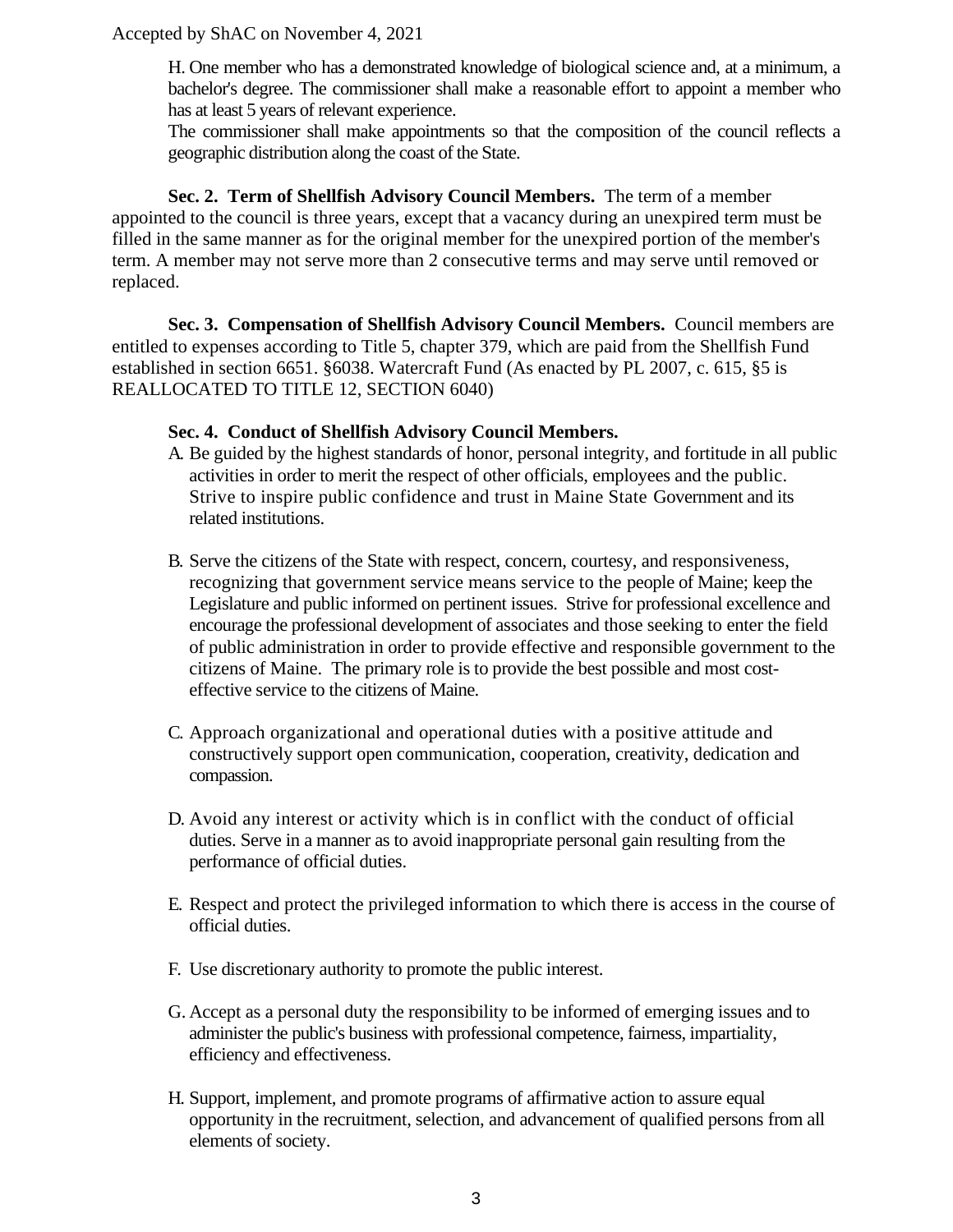I. Respect and value the work done by the employees of Maine State Government and its related institutions.

### **Sec. 5. Removal of Shellfish Advisory Council Members.**

- A. A Shellfish Advisory Council member who has been placed on the Advisory Council in a category that requires possession of a Maine Harvesting or Commercial license, or in a category that requires possession of a non-harvesting-related license, whose license or applicable credentials has been suspended or revoked, or who fails to renew their license, will be recommended for removal from the Shellfish Advisory Council.
- B. A Shellfish Council member who misses three consecutive meetings without notifying an officer or other Council member of the intended absence from a meeting may be removed from the Council by affirmative vote of the Council. The Chairman shall notify the Commissioner of the vacant position.

## **Article IV Officers**

**Sec. 1. Officers, Election and Term.** The officers of the Shellfish Advisory Council are the chair, vice-chair and secretary. The term of the officers is one year. The council shall elect a member of the council for each officer position at the first regular meeting of each year.

**Sec. 2. Removal.** Any Officer elected by the Shellfish Advisory Council may be removed by vote of the Advisory Council taken in accordance with §6024(4).

**Sec. 3. Vacancies.** A vacancy in any office of the Shellfish Advisory Council may be filled immediately by vote of the Shellfish Advisory Council taken in accordance with §6024(4). A person elected to fill a vacant office shall serve out the unexpired portion of the term of that office.

**Sec. 4. Duties.** The officers have the following duties:

- **A. Chair.** The chair shall call and preside at all meetings of the Shellfish Advisory Council.
- **B. Vice-Chair.** The vice-chair shall call and preside at all meetings of the Shellfish Advisory Council in the chair's absence.
- **C. Secretary.** The secretary shall cause written records to be taken by Department staff and to be preserved by the Clerk in the Office of Commissioner's official files of all meetings and voting actions of the Shellfish Advisory Council.

# **Article V Committees**

The Chair may form committees to address specific topics. Each committee shall consist of at least two Shellfish Advisory Council members and may include members of the public or government agencies. A committee shall be established to perform certain tasks as designated by the Chair and defined by a written committee charge; such tasks shall not be inconsistent with